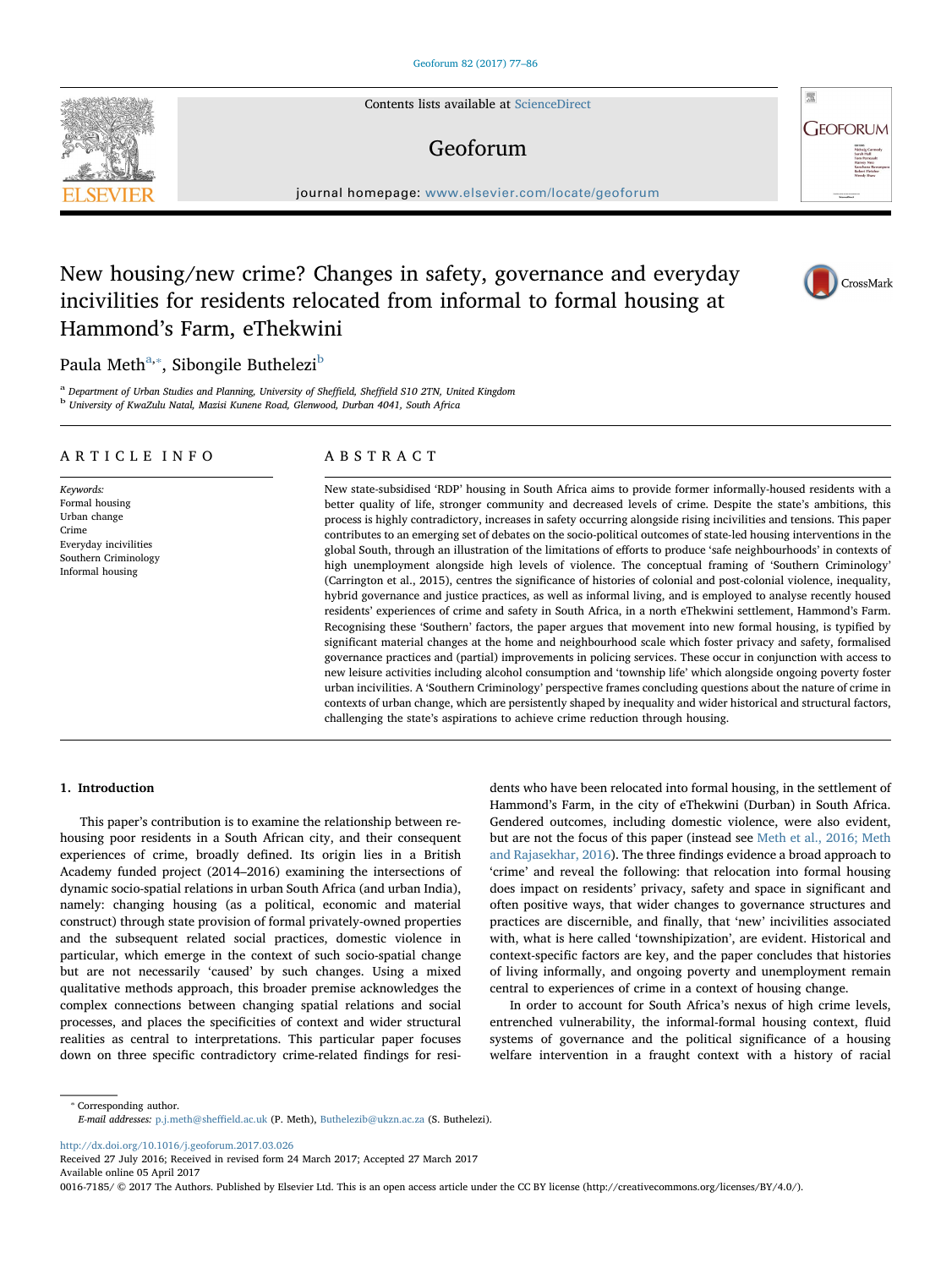discrimination, the paper draws on the conceptual framing of 'Southern Criminology' ([Carrington et al., 2015\)](#page-8-0), and related framings (Southern Planning Theory, after [Watson, 2014\)](#page-9-1) to analyse the findings. The turns to Southern theorisations follow Connell's 2007 critiques of how global social science knowledge is shaped by various divisions so that European and North American voices, theories and experiences dominate, to the exclusion of those from outside the 'metropole' [\(Connell,](#page-8-1) [2007\)](#page-8-1). [Carrington et al. \(2015\)](#page-8-0) use Connell's theorisation to propose a 'Southern Criminology' aimed at adding "new and diverse perspectives to criminological research agendas" (2015: 2). They identify characteristics of the global South which justify such a theoretical position: namely; where nation states do not commonly exhibit "high level[s] of internal peace", where state formation is shaped by colonial histories (introducing racialized practices of marginalisation and injustice), where violent phenomena are significant, where forms of justice discriminate against indigenous populations, exacerbating their rates of "incarceration and criminalization". They also point to forms of justice and punishment which fall outside of the state, including "customary forms of dispute resolution" ([Carrington et al., 2015: 3](#page-8-0)). Furthermore, countries often have high levels of unemployment, struggle to reduce poverty and suffer from inequality ([Carrington](#page-8-0) [et al., 2015: 7](#page-8-0)–10). This recognition of the role of inequality and its criminological significance is key as it "seems almost custom-designed to produce levels of discontent and frustration that could translate into violence" [\(CSVR, 2008](#page-8-2): no page number). Carrington also identify a difference in Southern 'worlds of violence', pertinent to South Africa noting a "glaring contrast" and where "[m]any countries (including South Africa…) have made progress in relation to political conflict only to continue to be dogged by high levels of criminal violence" ([Carrington et al., 2015: 6](#page-8-0)–7).

Adopting a political-spatial interpretation, Watson's 'Southern Planning Theory' framework calls attention to the contexts within which African planners operate, first identifying a number of challenges for planners which relate to evident "deep and irresolvable conflict" "rampant profit-motivated land development" in very weak regulatory contexts and institutional landscapes typified by "political cultures of patronage and paternalism" [\(Watson, 2014: 24](#page-9-1)) as well as weak and fragmented states, communities which often do not engage in dialogue with the state but employ more conflictual practices, notions of citizenship which assume a "sense of entitlement" but not responsibility, where crime and violence are pervasive and where colonial histories "are deeply inscribed in the material fabric of the city" ([Watson, 2014: 27](#page-9-1)–28). Opportunities are also evident, including rapidly changing cities with potential for innovation, youthful populations and urban residents familiar with adopting resilient practices of survival, and emerging networks of institutions working to achieve urban justice [\(Watson, 2014: 28](#page-9-1)).

Noting Watson'[s \(2014\)](#page-9-1) caution of avoiding the production of further theoretical binaries (2014: 23) through a Southern versus Northern set of framings, a Southern Criminology lens provides analytical space to hold together the significance of crime and housing for residents in South Africa and to make sense of the contradictory findings evidenced in this paper. These particular residents have been moved from very poor conditions (from an informal settlement known as Ocean Drive In), their histories are of dispossession and insecurity in relation to their homes and rights to live in the area, they've suffered police harassment (as illegal settlers squatting on privately-owned land) alongside managing some forms of conflict through local vigilante style 'forums'. The settlement had an exceptionally violent past primarily politically motivated which has: "left deep scars and pain in the psyche of its residents" [\(Sutherland and Buthelezi, 2013: 76\)](#page-9-2). Their histories speak to those of many marginalised urban residents in South Africa, framed by complex histories of colonial domination, apartheid, raciallydetermined inclusions and exclusions, state-sponsored violence, extensive distrust of an overly repressive police, high levels of general crime and violence, and informal, often violent forms of dispute resolution

([Breetzke, 2012](#page-8-3)). These factors occur in a context of high unemployment, particularly for black South Africans, and great inequalities in wealth, education, and health. These, alongside evident spatial inequalities (racially divided cities, dislocation from employment opportunities, fragmented transportation, unequal housing opportunities), are a product of apartheid, but also subsequent post-apartheid interventions, and they determine the urban context under examination here, as well as the perceptions of safety and crime under analysis. Furthermore, histories of racially-determined discrimination in relation to housing and urban inclusion inform and underpin the material and political rationale for South Africa's housing programme, with which this paper is concerned.

The paper now considers the significance of wider academic debates in view of its Southern Criminology approach, including the role of neighbourhood change and public housing in relation to crime, and the relevance and limitations of Crime Prevention through Environmental Design (CPTED) particularly as applied to Southern cases. Preceded by an overview of the context and methodology, these frame an analysis of empirical findings where three core arguments are developed illustrating and explaining the contradictory outcomes of improvements in safety and governance alongside rising incivility before conclusions are drawn.

## 2. Debating the intersections between housing and crime within a 'Southern Criminology' framework

#### 2.1. Neighbourhood change, public housing and crime

Urban transformations, including gentrification, regeneration, migration, changing population composition and relocation are shown to shape crime rates in complex ways [\(Kirk and Laub, 2010; Popkin et al.,](#page-8-4) [2012\)](#page-8-4). The role of public housing, particularly high-rise flats (noted in an American context), are associated with high crime levels and have been the recent state focus of demolitions, and relocations, into deconcentrated forms of low-rise scattered public housing [\(Kirk and](#page-8-4) [Laub, 2010: 468](#page-8-4)). The relationship between public housing (its location, quality, inhabitants, economic realities, relative indices), processes of relocation and crime are multiple ([Popkin et al., 2012\)](#page-9-3), with mixed impacts potentially experienced through the migration of residents into areas which receive public housing (in whatever form) as is the case in this paper. Such selective migration "may undermine informal social control because of residential turnover and instability" ([Kirk and Laub, 2010: 470](#page-8-4)) although areas receiving public housing may already have relatively high levels of crime and may be disadvantaged anyway. [Popkin et al.](#page-9-3)'s work shows that urban transformation processes involving relocation from poor quality public housing, in general, leads to a decline in violent crime across case cities (2012: 154) but with more complex outcomes evident too. This work is valuable in pointing to the complexity of factors shaping public housing and its relationship to crime and the role of the state in facilitating this, but is limited by its focus on forms of housing less commonly found in cities in the global South. In particular the approach excludes informal housing, and the urban geographies of public housing location can differ depending on historical patterns of spatial exclusion, particularly of the urban poor in contexts with colonial pasts. New areas of formal housing across the global South are often green-field, and located on cities' peripheries. Furthermore, this body of work takes as its focus crime levels and types of crime whereas here questions of crime and violence are broader, situated in relation to governance and policing practices, and wider socio-cultural changes which shape contexts of urban incivility.

## 2.2. The limitations and relevance of CPTED for a 'Southern Criminology'

Crime Prevention through Environmental Design is an extensive field of research following the pioneering work of Jeff[rey \(1971\)](#page-8-5) and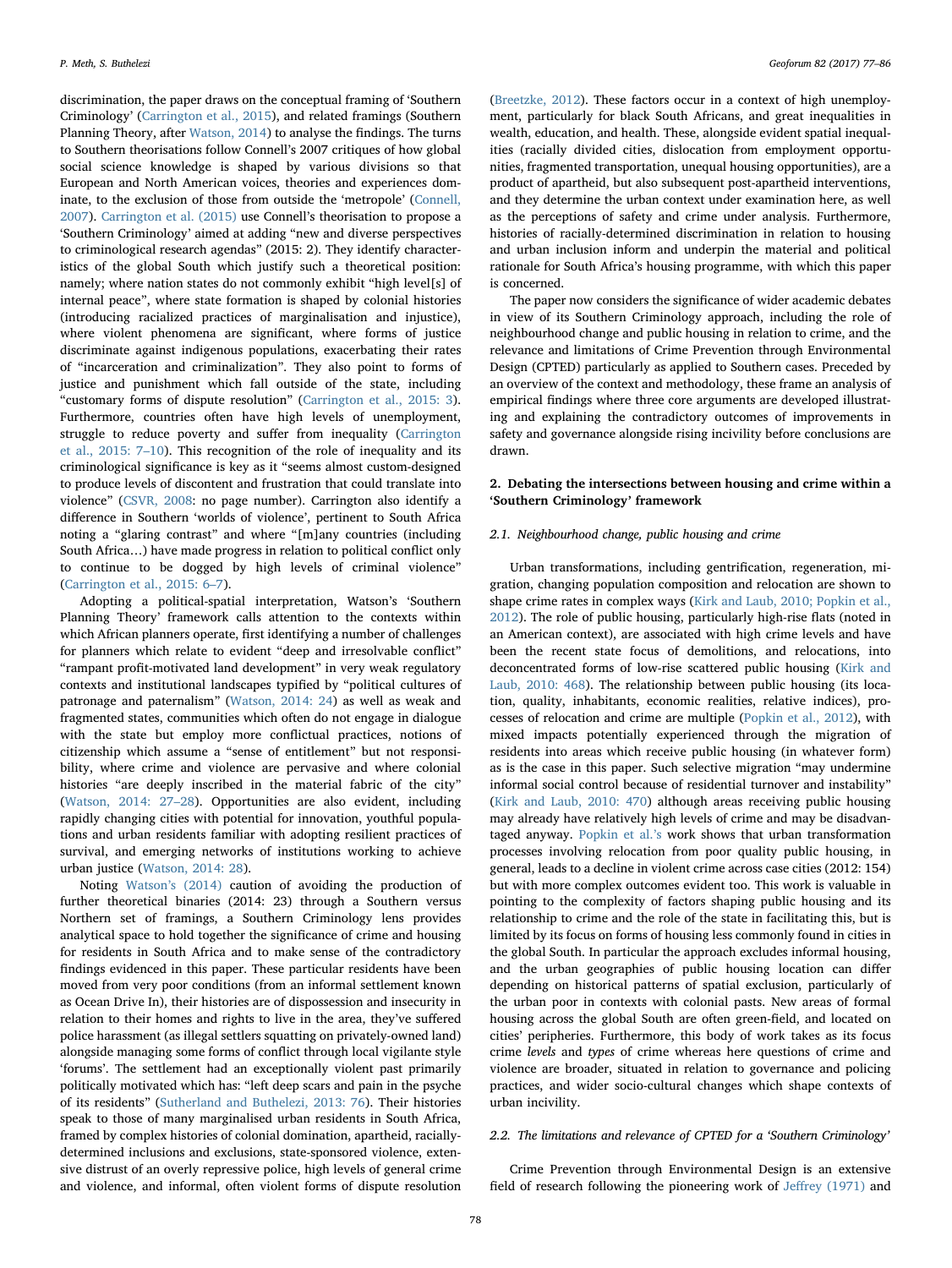[Newman \(1973\)](#page-9-4) who pointed to the multifaceted relationships between urban built form and crime in the context of 1970s America as well as the ways in which urban and architectural design impacted on human behaviour. Their arguments have global appeal and influence, as well as limitations discussed below, and have been advanced further through critique ([Cozens et al., 2001](#page-8-6)). CPTED's proponents point to key features (road layouts, building position, security features, property types, etc.) which enhance or retard criminal opportunities [\(Armitage, 2006,](#page-8-7) [2013\)](#page-8-7). Such features are central to analyses of rehousing residents into formal state-provided units where the planning of environmental design (formal housing provision, roads, road layout, plot demarcation, street lighting, etc.) takes place, and, as is argued in this paper, shapes crime experiences. Recognising the need to incorporate social factors into analyses, scholars in this field have widened their studies to extend beyond purely physical features in shaping crime [\(Cozens et al., 2005](#page-8-8)), again an argument that finds support here as the role of social services, governance structures and gender prove significant. Much of this work (with a few exceptions such as [Brown-Luthango et al., 2016; Brown-](#page-8-9)[Luthango, 2016; De Souza and Miller, 2012; Landman and Liebermann,](#page-8-9) [2005; Kruger and Landman, 2008; Monday et al., 2013](#page-8-9) and [Meth,](#page-8-10) [2016\)](#page-8-10) is however located in the global North or West, affecting the debates' capacity to test and theorise urban interventions and crime in contexts characterised by 'Southern Criminologists' [\(Carrington et al.,](#page-8-0) [2015\)](#page-8-0) in significant ways. In particular, the specific characteristics of crime in contexts of informality is considered in some of these works, and is best articulated in the [UN Habitat \(2011\)](#page-9-5) publication "Building urban safety through slum upgrading" which argues, drawing on several cases from the global South, that material interventions are only partially successful, and real gains from upgrading require wider changes, namely governance interventions which can reduce poverty and foster participation (2011: 4). These interventions and changes form part of the analysis presented in this paper and are arguably far wider than normal CPTED responses.

However, CPTED interventions can be relevant and key issues from research which draws on ideas of CPTED in the context of South Africa illustrates the salience of analysis within a Southern Criminology perspective. The work by [Landman and Liebermann \(2005\)](#page-8-11) along with [Kruger and Landman \(2008\)](#page-8-12) and [Landman and Kruger \(2009\)](#page-8-13) lead the application of CPTED to the South African context, incorporating a very particular interpretation of urban planning practice which includes a careful appreciation of the impact of post and apartheid policies on urban space, politics, participation and crime alongside a more direct application of CPTED principles.

[Kruger and Landman \(2008\)](#page-8-12) concur there may be a need to recontextualise theories and practices developed in the global North/ West if they are to be of any value in countries such as South Africa. Their paper usefully prioritises context-specific factors shaping crime (at the local scale but also the more generalised national scale) as well as 'real' responses to crime in this politically fluid context. They emphasise the particular geographies of urban poverty produced through apartheid and post-apartheid planning and consider the relationship to crime, including those of informal settlements and post-apartheid settlements. The role of poverty in shaping crime is a central argument in the paper, including the impact it has on the poor's inability to prevent victimisation because of their living conditions (2008: 78). They provide a list of key challenges shaping crime and responses to crime in South Africa, which very closely supports those identified by [Carrington et al. \(2015\)](#page-8-0) in their wider analysis of Southern Criminology. [Kruger and Landman \(2008\)](#page-8-12) specify: The crime situation is exceptional; extreme levels of violent crime exist; there are severe levels of poverty and inequality; the particular urban form and spatial characteristics of the South African landscape; that levels and effectiveness of policing vary, among others (2008: 79). In the context of these challenges they detail the responses to crime evident in South Africa, which vary enormously depending on wealth and consider the implementation of participatory approaches to CPTED as a potential intervention, similarly to that advocated by [Landman and Liebermann](#page-8-11) [\(2005\).](#page-8-11) In this latter paper, in contrast to methods of crime prevention which foster exclusion (gating communities as a particular example), Landman and Liebermann call for integrated approaches to reduce crime focusing on participatory methodologies to engage residents in determining the location and nature of local crime. They suggest such engagement fosters better learning and identification of crime hot spots, as well as how such incidents could be managed, namely through partnerships with the police and the municipality. Participation is critical and is encouraged parallel to physical interventions by partners such as municipal planners likely to have a positive impact: "provide street lighting, maintain the vegetation and develop the vacant land appropriately" (2005: 25). Their twin focus on integration alongside material intervention speaks directly to the political histories of exclusion and underdevelopment evident across most of South Africa's cities (in contrast to areas of privilege).

[Brown-Luthango et al.](#page-8-9)'s arguments (2016) are not specifically situated within CPTED traditions but they focus explicitly on the intersections between three different housing upgrading programmes in the city of Cape Town and the consequent impacts on crime. All three cases are located in historically poor and marginalised parts of what is a deeply unequal city. The styles of upgrading consequently yield contradictory outcomes in terms of perceptions of safety and experiences of crime, with the settlement experiencing most comprehensive formalisation actually revealing the greatest anxieties around crime over time, as well as spikes in particular criminal acts, including gang related violence ([Brown-Luthango et al., 2016](#page-8-9)). [Brown-Luthango \(2016\)](#page-8-14) explores social cohesion in the context of housing formalisation (using the case of Freedom Park, also employed in Brown-Luthango et al's paper) and points to rising crime in a context of housing upgrading associated with increases in alcohol and drug use, the dissipation of a sense of community, and growing individualism. In both papers the overriding significance of structural factors shaping residents experiences of crime (unemployment, poverty) etc. are emphasised and the key focus is on crime in relation to the upgrading of informal housing. In contrast, this paper explores the issue of relocation to new housing in a new location (similarly to [Ross, 2010, 2015](#page-9-6)) exploring the opportunities offered by new-build structures, road layouts, lighting and electrification.

Focusing also on the significant role of poverty, politics, and inequality, Meth [\(2016\)](#page-8-10) argues that the design of informal housing in South Africa does indeed shape experiences of crime, as shack properties built from plastic, corrugated iron, wood and concrete, commonly suffer from 'hyper-permeability' facilitating easy access on the part of criminals. This reduces residents, in particular women's abilities to defend themselves from threats, particularly when toilets and water are located externally. Hyper-permeability applies to particular forms of informal living but not all, as those living in high-rise apartments which are still deemed informal, are less likely to suffer from permeability issues, simply because of material differences in structure. Arguably, hyper-permeability, marks the subsequent experiences of re-housed residents. The paper turns now to discuss the context of the housing programme and the case of Hammond's Farm along with the methodology underpinning this set of arguments before turning to an analysis of safety, governance and incivility in a new housing context.

## 3. Context: the national housing programme and the move to Hammond's Farm

In response to the racially-based and class-determined dire inequalities in home ownership and access during the apartheid era, the postapartheid government initiated an ambitious housing programme to counter such trends. Since this time, the Department for Human Settlements in South Africa claims to have provided around 4.3 million housing opportunities ([DHS, 2016:20](#page-8-15)) as part of the substantial national subsidised housing programme with resultant housing colloquially termed RDP houses (short for the former national Reconstruc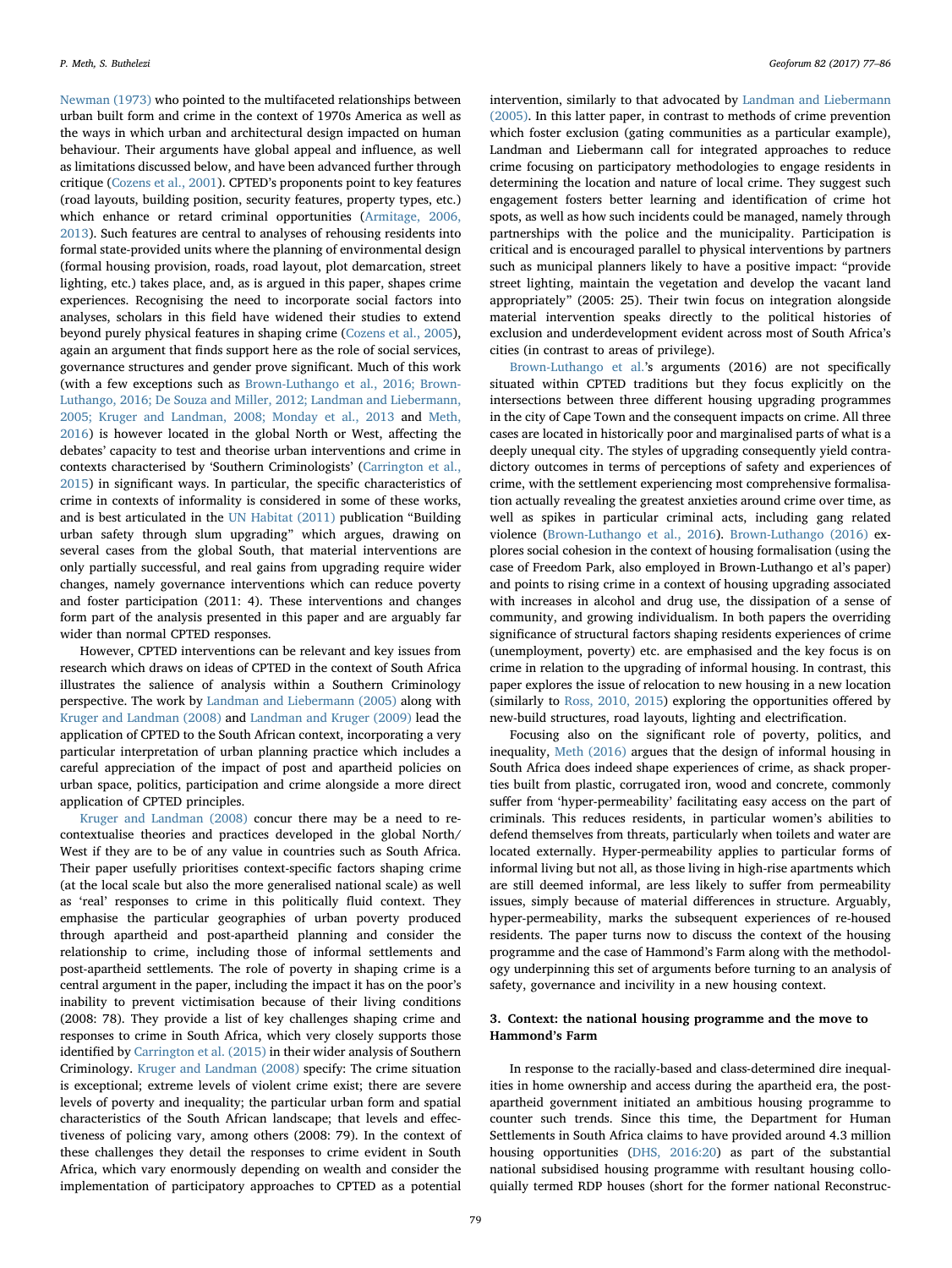tion and Development Programme). Beneficiaries, often previously living in shack housing, must meet particular criteria (see [Tissington,](#page-9-7) [2011\)](#page-9-7), as the programme largely targets the poorest in society. Housing in this policy context refers to the formal top structure, plot demarcation, roads and passage ways, infrastructure, and ownership rights. Wider neighbourhood facilities may be part of a housing intervention but this is inconsistent. Substantially reviewed [\(Marais, 2015; Charlton,](#page-8-16) [2013; Tissington, 2011](#page-8-16)), it is considered a success in many respects, including from the perspective of residents. It can be interpreted as a significant welfare measure ([Venter et al., 2015](#page-9-8)), and celebrated for fostering citizens as 'co-sovereigns' who have heightened senses of empowerment through ownership [\(Gunter, 2013](#page-8-17)). The programme has however been substantially criticised for reinforcing apartheid spatial planning outcomes ([Huchzermeyer, 2001; Tissington, 2011](#page-8-18)), because housing is often peripherally located, developed in sites with no facilities or economic infrastructure, as well as also falling short of gendered aims [\(Charlton, 2004\)](#page-8-19). It has been dogged by poor administration particularly in relation to allocation practices ([Rubin, 2011](#page-9-9)), and importantly, it has been criticised for failing to unseat entrenched poverty or improve livelihoods ([Ross, 2015, 2010; Cross, 2013;](#page-9-10) [Tissington, 2011; Charlton and Kihato, 2006\)](#page-9-10). Despite these critiques, there is evidence that many residents are very grateful for their new houses and that issues around shelter, identity, and citizenship are key (see [Charlton and Meth, forthcoming\)](#page-8-20).

The Housing Division of the eThekwini (Durban) Metropolitan Authority has, alongside many other housing developments, recently constructed a large cluster of double-storey row houses (which residents call 'flats') in a new green-field settlement named Hammond's Farm (HF) on the outskirts of Verulam to the north of the city very near to the southern end of the new King Shaka airport. Effectively a new neighbourhood has been constructed including formal road layout, electrification, street lighting and plot demarcation. As yet no schools, community facilities or formal economic or retail spaces have been planned or built and residents rely on a pre-existing Spar supermarket complex with other smaller stores located nearby, as well as facilities in the adjacent areas of Waterloo and Verulam to sustain their needs. Figure one illustrates the scale and architecture of this development which is substantial, budgeted at R4510 million (around US\$ 430 million in 2014) in 2013/2014 [\(eThekwini, 2013/14: 378](#page-8-21)) it has delivered 1800 houses [\(Ngcongo, 2014](#page-9-11)). This atypical housing form contrasts with the usual detached subsidy housing evident nationally, and represents more recent trends in design, aimed to maximise precious urban land through higher density building.

New residents at HF have been moved from poorer quality housing in different parts of the city, resulting in a mixing of communities and individual households from diverse locations. One key origin was that of Ocean Drive In (ODI), a severely deprived and very poor quality informal settlement situated on private land approximately 17 km further north of the city but nearer to significant, but often informal, employment opportunities afforded by wealthier Indian and white householders offering casual work (see [Sutherland and Buthelezi,](#page-9-2) [2013](#page-9-2) for details). ODI's physical qualities were dire. Houses were constructed of flimsy materials providing inadequate shelter. The settlement lacked electricity and the approximately 1400 residents depended on six communal taps, evidencing poor servicing ([Braathen](#page-8-22) [et al., 2014: 14\)](#page-8-22) and resulting in long daily queuing for water and burdensome carrying ([Sutherland and Buthelezi, 2013\)](#page-9-2). Residents established informal drain pipes to manage waste water, but disconnections in their arrangement lead to water flowing into neighbouring properties, resulting in tensions between residents ([Sutherland and](#page-9-2) [Buthelezi, 2013: 77](#page-9-2)). Only one decent-quality road existed in the settlement, with remaining paths often narrow, unsurfaced, and subject to flooding becoming "unhealthy and un-navigable routeways" ([Sutherland and Buthelezi, 2013: 76](#page-9-2)). It is residents who originated from ODI who are the focus of the study here. Their new location as they were moved into their new formal housing, adjacent to the large

formerly Indian township Verulam and another older RDP estate, Waterloo, meant a localised increase in competition over scarce job opportunities, poorer access to work, and a resultant growing reliance on food handouts from local religious and governance organisations. This acceleration of poverty shapes residents' experiences, including of crime, and it parallels trends identified elsewhere as marginalised locations for new housing along with "the cost of home ownership … have also limited the effect of housing provision on poverty alleviation" ([Tissington, 2011: 62\)](#page-9-7).

#### 4. Methodology

The empirical findings analysed here are drawn from nine focus groups (three and six with men and women only respectively, with five participants in each) and solicited diary writing combined with autophotography with eight residents (including four men) conducted in Hammond's Farm between November 2014 and June 2015. Residents were recruited through contact with local community leaders and following agreement to participate, were asked to share their experiences of moving into Hammond's Farm, changes or continuities in experiences of crime and violence (including domestic violence) and any wider social and political issues shaping their everyday lives. The use of multiple qualitative methods to explore what are often delicate social processes is central to this research, providing residents with different spaces and opportunities to express feelings and recount events in their lives which may be distressing ([Meth and McClymont,](#page-9-12) [2009\)](#page-9-12). This is significant when working on questions of violence and gender, and the inclusion of solicited diaries in this methodological mix, provided a particularly comfortable and productive site for participant engagement. Six key informant interviews were conducted: Area Committee member, Community Policing Forum (CPF) member, Social Worker, Police Officer, Ward Councillor's assistant, and Housing Officer. The majority of the work was conducted solo by Sibongile Buthelezi, in the dominant local language isiZulu, but Paula Meth was present for all key informant interviews and some focus group discussions. This work builds on the invaluable research conducted in Hammond's Farm by Sibongile Buthelezi and Cathy Sutherland from the University of KwaZulu Natal over the past few years for different funded projects. All transcripts were analysed using a thematic coding approach, identifying key codes and categories of findings as well as noting key absences. Analytical interpretation of data was considered by both authors and discussed with participants at dissemination events in late 2016. This paper considers some of the key themes identified through analysis, and as explained above, forms only part of the wider project's findings (which included a comparison with a case in urban India) but which also had a strong gendered focus. Here the specific focus is on changing experiences of crime and safety as a result of housing change and relocation.

## 5. Increased personal privacy, space and security: "formal houses have an impact on crime levels" ( $\varphi$  FG6, HF, 20[1](#page-3-0)4<sup>1</sup>)

In HF, new housing is in the form of double-storey row houses with two bedrooms located on the upper floor and a private bathroom on the ground floor alongside the shared kitchen/diner/lounge area. These internal services and formalised divisions of space are significant for privacy, shaping both intra-household use of space, but also the spatial practices of visitors who now can access designated 'social' spaces (the lounge) avoiding bedrooms ( $\circ$  FG3, HF, 2014). Framing resident's perceptions of privacy, spaciousness and safety in terms of a 'Southern Criminology' foregrounds the particularities of internal living condi-

<span id="page-3-0"></span> $1$  ( $\circ$  FG6, HF, 2014): This reference denotes it was female Focus Group 6, at Hammond Farm in 2014. All participants' names have been anonymised and re-coded with different initials.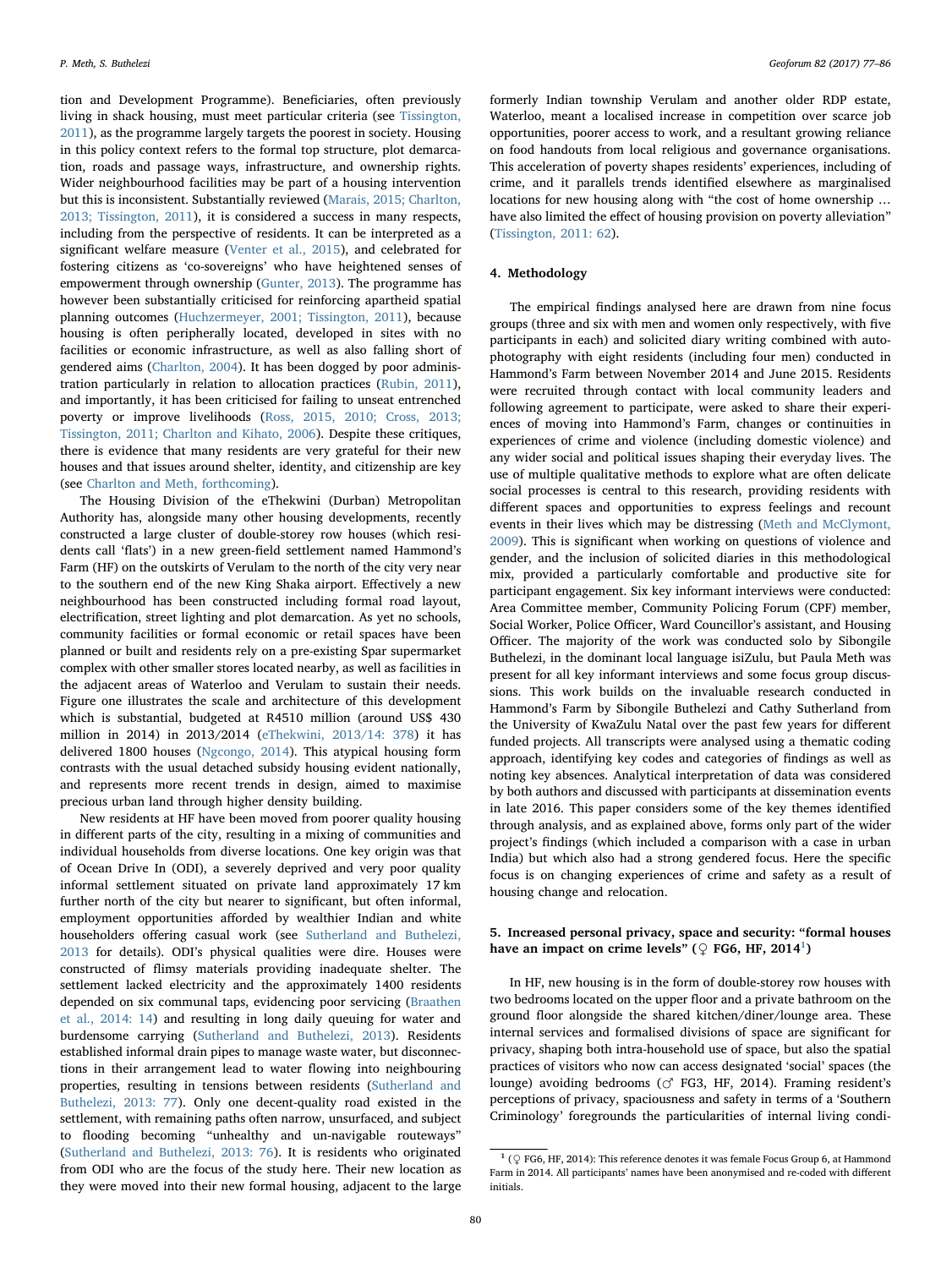tions of shack housing as significant for understanding residents' current perceptions of safety in relation to their changed living conditions. Material qualities of informal housing across the global South are not readily generalizable but overcrowding, lack of services and unhealthy living conditions are common ([UN Habitat, 2003\)](#page-9-13) and reflect those of residents' former shack housing at ODI, which often lacked formal room divisions or clear social divisions of space (with sleeping, cooking, socialising often occurring in a single space). Separation of sleeping areas for parents and children was thus a key gain: "yes it is better now because even those who stay with their children have a bedroom for children. At the *miondolo*<sup>[2](#page-4-0)</sup> it was difficult having one room when you are staying with children, the mother and father" (Interview Area Committee, 2014). This issue of (the absence and then subsequent) gain in privacy from children is critical for residents and emerges as a priority issue in varying contexts (elsewhere in eThekwini and Trivandrum in India) as it directly affects adults' sexual practices (and children's sexuality) ([Meth, 2015, 2016](#page-8-23) and [Meth](#page-9-14) [and Rajasekhar, 2016](#page-9-14)). The double-storey structure provided additional flexibility with families able to use the downstairs part of their property for sleeping (Interview Area Committee, 2014). These observations support arguments based elsewhere which evidenced the impact that cramped living conditions and loss of privacy has on experiences of intra-household tensions (including domestic violence) but also neighbourly tensions ([Meth, 2015\)](#page-8-23).

Living in 'slum conditions' directly shapes residents' experiences of insecurity ([UN Habitat, 2011\)](#page-9-5) and these include social, political, governance and also physical conditions. Much of the literature on interventions in informal housing concentrates on infrastructure (see [UN Habitat, 2011\)](#page-9-5) yet, the material properties of informal housing directly affects residents' security too [\(Meth, 2016\)](#page-8-10), and thus movement into formal housing directly impacts on residents' safety: LD explains how the plastic construction materials of their former shack housing enhanced vulnerability to crime: "some [criminals] were using a knife to cut the plastic [materials] of the house to get inside."  $(Q$  FG2, HF, 2014). Residents noted the presence of locks and burglar guards as key to their new experiences of safety. Such devices are often unavailable, or compromised, in informal structures because they are too costly, or the build-quality of walls, window casements and doors, is insufficient for their use. Male and female residents commented on this different sense of safety: "I feel safe and protected here at HF; even if I go somewhere I do not feel worried about [acts of] house-breaking" (BB,  $\circ$ <sup>diary, HF, 2015).</sup>

The formal arrangement of the housing was cited as reducing criminal opportunity and to increase police access and surveillance. At ODI theft was cited as a significant problem, including theft of washing left out to dry, but experiences of crime were often more violent, including sexual violence. Hammond's Farm's plot layout is highly regularised (see [Fig. 1\)](#page-5-0) (arguably monotonous) and housing construction is formally managed and allocated – all in steep contrast with ODI: "… here [at HF] … there is no place to hide… Some children were raped in the sugarcane at ODI and the person just ran away and hid there... at the mjondolo [there] was no structure people [could] build wherever they see the space. [its] … difficult for the police to … follow the criminals" ( $\Diamond$  FG6, HF, 2014). Land claims processes and housing construction in informal settlements often results in organically laid out settlements, and informal governance structures controlling who builds where, often results in relatively easy access to parcels of land or housing which then impacts on the layout and organisation of the overall site. [Sutherland and Buthelezi \(2013\)](#page-9-2) note that at ODI access to housing was historically informally obtained through a small cash payment, "a bottle of whiskey and a case of beer" (2013: 75). In contrast the regularity of layout in HF was noted positively by residents in this study, but such neatness of layout can also cause anxiety and

navigational concerns (see [Ross, 2010: 66\)](#page-9-6) for residents accustomed to more organic "higgledy-piggledy" ([Ross, 2010: 67\)](#page-9-6) arrangements, furthered by confusion over the identical nature of each property ([Ross, 2010: 67](#page-9-6)).

Partially a function of plot layout in this case, generic visibility plays a critical role in structuring a sense of safety for residents affected by the presence of electricity (internal to housing but significantly street lighting), the formalised housing layout, 'eyes on the street' and mobility patterns in relation to crime management. Residents described neighbours keeping watch of their homes with the double-storey structures proving advantageous as their height increases the scope of the vista from the property. The mixed impacts of electrification are discussed later, but a final particular feature of Hammonds Farm is the single entry and exit point into the settlement offering aggrieved residents an opportunity to corner suspected criminals (although arguably this might work equally effectively for the policing of HF residents). These findings explicitly support work on CPTED which points to the value of these design features in reducing opportunities for crime but which illustrate the significance of a 'Southern Criminology' lens in shaping the particularities of material changes in contexts of informality, and it supports the [UN Habitat](#page-9-5)'s (2011) claims about the positive role of lighting in relation to reducing vulnerability (2011: 28) in 'slum conditions'.

Residents also described improvements in their personal quality of life and safety relating to the gains in, and location of, services and building materials which compared very favourably to those at ODI: "… I am so happy to come here with my child because at [ODI] we were using izinyokanyoka (illegal electricity connection) which is not safe…. for me I have peace in my house because my old house was leaking and [it had] holes [and] rats ran inside" (PB,  $\varphi$  FG2, HF, 2014). The change from reliance on paraffin to electricity for cooking reduced the presence of smoke. Cleanliness of water alongside its presence within the home was a key gain shaping residents' well-being and safety, bearing in mind the tensions over disposing of waste water in ODI identified earlier, as well as the daily queuing and carrying of water to properties: "I am so happy to have clean water because the water we were using there [at ODI] sometimes was coming [out with] something like sewage with dirty toilet papers. We were drinking dirty water" (PZ,  $\Diamond$  FG2, HF, 2014). Pit latrine toilets at ODI were described as 'dis functional' ([Braathen et al., 2014: 14](#page-8-22)) and residents perceived sharing toilets at ODI as a source of disease. Significantly, the external location of toilets at ODI and the failure of existing pit latrines to operate meant residents relied on using the surrounding sugar cane for toileting [\(Sutherland and](#page-9-2) [Buthelezi, 2013](#page-9-2)). This significantly increased the vulnerability of residents to crime and sexual violence, meaning for many women and children, going outside to the toilet at night was not feasible ([Sutherland and Buthelezi, 2013\)](#page-9-2), an issue corroborated through this research too.

Two new perceived dangers were however noted in relation to the materiality of new housing: namely the vulnerability caused by having upstairs windows and the dangers of an internal flight of stairs. Both were perceived by residents to be potential locations and 'tools' when fighting "It is not safe because if people are fighting the man can throw the woman through the window" ( $Q$  FG6, HF, 2014), with this perception based on sporadic incidences of violence in HF where such practices had allegedly occurred.

Views on whether crime and violence levels were higher at ODI than at HF varied, with most claiming ODI was less safe, but not all. [Sutherland and Buthelezi \(2013: 76\)](#page-9-2) explain that ODI has a chronic history of violence, largely tied to party political tensions between residents which resulted in extreme outbreaks at particular historical junctures. Many residents in HF come from other townships around the city of Durban and they compared HF very favourably to these townships in terms of crime levels (Interview Area Committee, 2014), this contextualises HF within a wider urban geography of compara-<sup>2</sup> The local term for shack housing. The local term for shack housing. 2 The local term for shack housing.

<span id="page-4-0"></span>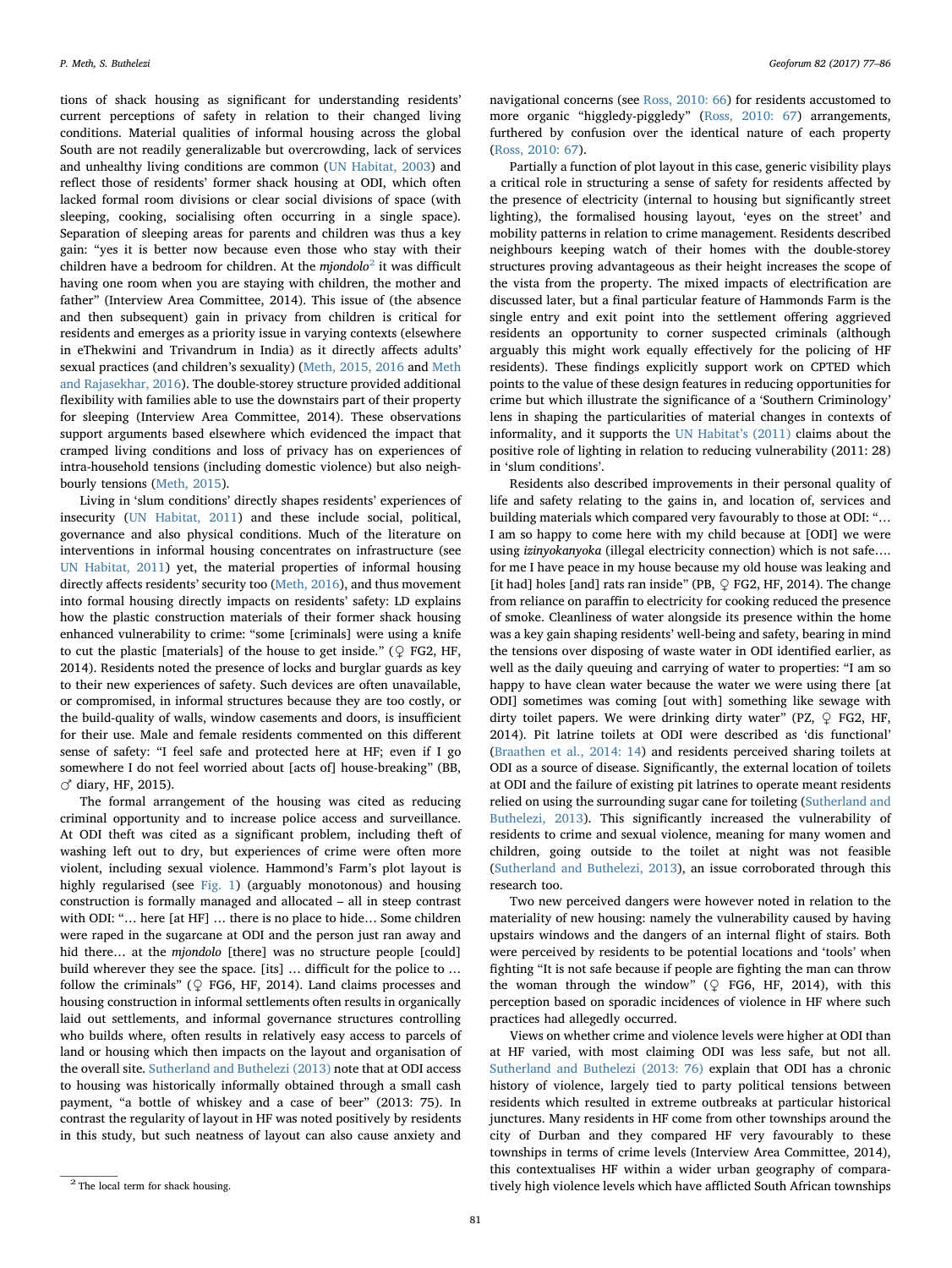<span id="page-5-0"></span>

Fig. 1. Hammond's Farm.

for decades [\(Breetzke, 2012\)](#page-8-3). Indeed [Breetzke](#page-8-3) explains (2012: 304 after [Schwabe and Schurink, 2000\)](#page-9-15) "that police precincts located in the townships had exceptionally high total crime counts with all violent crimes committed being above the national average".

Tied to residents' experiential knowledge of high violence levels at ODI and other townships, there's a clear sense of anxiety that the current relatively low crime levels will change once the settlement is fully occupied or has had time to 'change' or consolidate. Residents pointed to current differences in crime levels in parts of the settlement that were fully occupied (identifying for example the houses located on the higher ground/top of the settlement) where fighting and crime had grown, compared with other parts of the site which were still partunoccupied ( $\Diamond$  FG2, HF, 2014). Patterns of crime and perceptions and experiences of neighbourly tensions are shaped thus by temporal changes of densification, population growth and 'settlement maturity'. Here the rapid urbanisation of the city periphery, and use of green-field land to densify residential occupation of urban land is typical of cities in the global south, and raises questions of how geographies of urbanisation in such contexts tie to particular changes in crime and violence.

Resident's anxieties related also to the mixed geographical-origins of incoming residents at HF, with a large cohort coming from ODI but many others from surrounding townships "I think it is because we are still new in this area … At the moment people in this area are respecting each other"  $(Q$  FG1, HF, 2014) and "I will say the crime will be more here once everybody is here things will change. In ten years to come you will see..." ( $\circ$  FG3, HF, 2014). These concerns about rising conflict over time parallel concerns elsewhere in relation to the consequences of housing change for community relations. [Seekings et al. \(2010\)](#page-9-16) argue that contextual factors are significant in determining whether wholesale relocation of residents into new settlements (versus localised upgrading) have greater impacts on the likelihood of communities being effectively established. Their review of literature on this concludes that "through housing delivery the state intervenes in a complex social landscape which is characterised by a number of existing inequalities and social ties which are vulnerable to breakage" ([Seekings et al., 2010: 41](#page-9-16)). Arguably, shared histories can be significant in shaping strong communal bonds (after relocation or upgrading), but this is not always the case, as these too can dissipate over time as incoming residents and changing everyday politics transforms communal relations from positive to conflictual (see [Brown-Luthango, 2016](#page-8-14) as an example).

## 6. Shifts in governance of crime and violence

Residents moving into HF experienced significant changes in governance practices, particularly relating to everyday policing and their engagement in formal layers of local governance. In addition, the temporary presence of private security in the settlement, whose role it was to protect newly-built unoccupied properties, formed an additional positive, albeit time-bound governance change experienced by residents upon moving from ODI to HF. Residents were near unanimous in their approval and commendation of the interventions and measures adopted by the then local Ward Councillor, $3$  the police and local committees.

Their respect and praise for the police stands in marked contrast to low levels of satisfaction and expectation over policing and the criminal justice system identified elsewhere in the city and country more broadly ([Cooper-Knock and Owen, 2015](#page-8-24)) and can be partly explained by 'good policing' alongside contrasts with shack-living which afforded very poor policing for various reasons (difficult environment for police to control, distant location, conflictual relations with police). Police made their presence felt in HF through day and night patrols  $(Q$  FG1, HF, 2014 and  $\circ$  FG1, HF, 2014). At ODI poor access limited the police ( $\circ$ FG4, HF, 2014) and police were criticised for failing to turn up at all. In addition [Cooper-Knock and Owen \(2015\)](#page-8-24) explain the continued relevance of the police in the South African (and Nigerian) context which despite negative understandings of their effectiveness relates to perceived roles of the police as 'regulatory authorities' and as capable of performing bureaucratic roles (the opening and closing of cases for example) (2015: 357). These regulatory and bureaucratic practices were noted by HF residents. The police were favourably contrasted with the local informal forum tasked with managing crime at ODI, which similarly to other documented informal forums engaged in 'illegal' beatings of suspected criminals. In contrast residents claimed that the police practiced formal 'proper' procedures of responding and removing suspects to the station for questioning rather than "arguing" with suspects in the neighbourhood ( $\Diamond$  FG5, HF, 2014). New structures of crime management and technologies of governance were established

<span id="page-5-1"></span><sup>3</sup> The Ward Councillor lost his position in mid-2016 as a result of local elections in which the ANC party lost to the DA, the new Ward Councillor took up his role in mid-September 2016.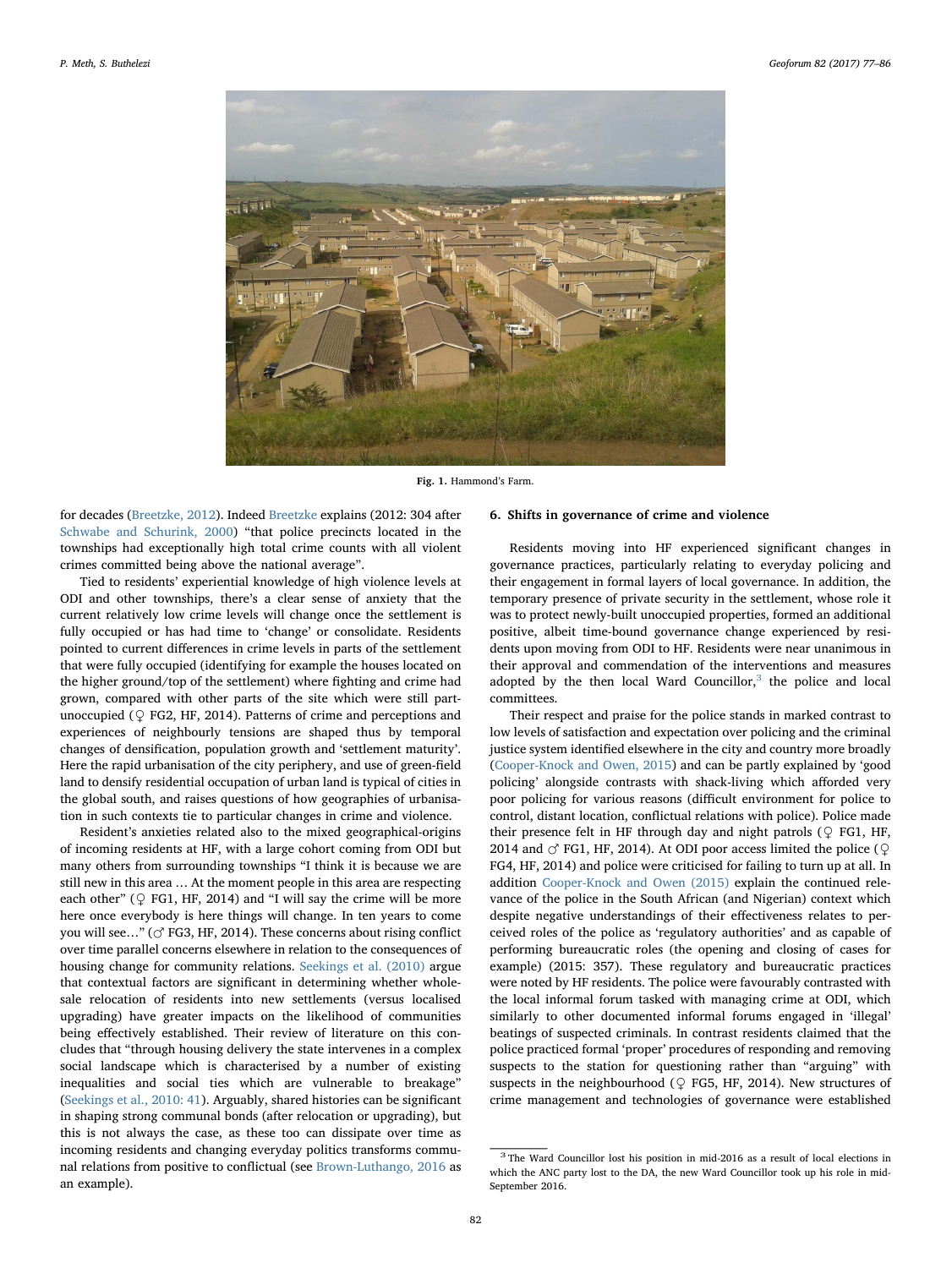and utilised at HF providing residents with a greater sense of safety and trust. The police worked with a number of community representatives in nearby Waterloo, and used WhatsApp to communicate concerns about crime in the area (Interview Police Officer, HF, 2014). The establishment of formal community policing forums entrenched residents' confidence and underscored the value of bureaucracy, procedure and participation: "… we are safe because the police came here to elect the [community] policing forum which is working together with the police. If a person is doing a bad thing the [community] policing forum phones the police and they come quickly" (BB,  $\circ$ <sup>2</sup> diary, HF, 2015). Importantly residents' new status as 'legal citizens' also shaped their interactions with the police when previously the residents regarded the police as their enemy in response to their history of activism and protest over their poor housing conditions, now their residence in a formal 'legal' settlement bestowed residents with transformed relations with the police (Interview Police Officer, HF, 2014).

Supporting [Bénit-Gba](#page-8-25)ffou observations of Ward Councillors as "local social peace keepers" (2008: 28), residents described their interactions and use of the Ward Councillor in similar terms. Residents operated within relatively formal procedures to access and utilise local committees as an initial strategy for resolving issues. If this strategy was unsuccessful, residents were advised to approach their Ward Councillor for 'peace keeping' who in turn utilised or recommended police intervention in more challenging cases. Residents supported this level and formality of governance organisation and contrasted it with ODI where "life at mjondolo is not organized" ( $\varphi$  FG2, HF, 2014). The effectiveness of this hierarchical chain is evidenced through the dominance of resolutions at the local scale (♀ FG4, HF, 2014). Additionally, the more immediate location of the Ward Councillor at Waterloo, compared with ODI, was critical to this success ( $\mathcal Q$  FG3, HF, 2014) suggesting the spatial geographies of relocation worked effectively to improve political inclusion (in contrast to economic as explained earlier).

#### 7. Increased 'townshipization' of everyday life

"These houses have brought different things into our lives because those who were not drinking at ODI are drinking now. People keep changing their relationships or partners. People lose respect for their partners but at ODI people were tolerating each other and not behaving like they are here. I don't know maybe people want to adopt the style of the townships to do what they want to do". SN  $\mathcal{Q}$ , Diary, HF, 2015 emphasis added

The transition from living in shack settlements, often organically arranged, to residing in formal housing in a new neighbourhood with a mix of residents from various locations engenders significant social change (see [Ross, 2010; Seekings et al., 2010\)](#page-9-6). When housing delivery is large scale and on a green-field site, processes of socio-cultural change occur as the settlement and its new inhabitants 'bed down' and establish new relationships, networks and practices. [Ross \(2010\)](#page-9-6) in the context of 'The Village' in Cape Town (a new settlement inhabited by former shack dwellers living elsewhere) describes how residents at first labelled the settlement as a "Ghost Town" so lacking in sounds, smells and sociability (2010: 68). In HF in contrast (probably a function of research timing relative to habitation) many residents noted shifts towards practices and sensory experiences akin to urban living elsewhere in the city. Labelled here as 'townshipization' this term denotes a process identified in other contexts in South Africa and is used by residents who describe the transition of their new neighbourhoods into that resembling "township life" (e.g. resident Fred, cited in [Charlton](#page-8-20) [and Meth, forthcoming](#page-8-20)) in a material and cultural sense. Although this process is weakly defined, residents in HF also employ the analogy to compare HF to the daily rhythms and routines evident in other black formal townships in South Africa, recognising that townships are

diverse and changing spaces. [Jürgens and Donaldson \(2012\)](#page-8-26) and [Jürgens et al. \(2013\)](#page-8-27) review literature on changing processes in South African townships and identify various recent processes as characteristic including: demographic change and mixing, differentiation, and rising consumption, pleasure and leisure practices (2012: no page numbers). In [Jürgens et al. \(2013\)](#page-8-27) townships are listed separately to 'RDP estates' (the latter a descriptor pertinent to HF) and in analyses of recent changing township realities they also emphasise social processes of differentiation which concomitantly is associated with rising xenophobia. Additionally ongoing "social pathologies" are evident as a result of persistent unemployment and poverty including malnutrition and violence among others. A final recent feature of townships is that of the rise of "urban revolts" in the form of mass service delivery protests ([Jürgens et al., 2013: 258\)](#page-8-27).

Some of these processes are certainly evident in HF and shape residents' concerns about concomitant effects including recent outbreaks of xenophobic violence, in part a function of the presence of foreign nationals in the settlement. Concerns over noise occupied many, tied to new consumption and leisure practices in HF, including drinking, playing pool and gambling and associated (rising) criminal incidences, usually fighting when drunk. In addition, changes in the way residents used public space, particularly the streets, were identified. These changed spatial practices were facilitated by lighting, specifically the presence of street lighting, decried as "police lighting" often "uniform and homogenous" [\(Schivelbusch, 2003: 88\)](#page-9-17) but in this global South context, also which affords significant sensorial changes and opportunities for residents: "People are excited to walk on the road even at night because there are street light" ( $\lozenge$  FG5 HF, 2014) – note the term 'excited' was articulated by several participants. This new use of the streets as a leisure space also caused concern, with many commenting on the vulnerability of children in particular. Multiple references were made to the speed and presence of vehicles witnessed in the settlement leading one representative, to reproach children who played outdoors because of anxieties about their general welfare (Interview Area committee, 2014). 'Townshipization' might also be evidenced through the labelling of the settlement's areas in accordance with locational names from central eThekwini (Durban), namely Mhlanga and Berea. Berea was categorised with reference to its busy nightlife and noise issues, its destination for incoming taxis, mirroring the busyness of the original Berea in the city centre ( $\circ$  FG6, HF, 2014) making the area popular with residents ( $\circ$  FG3, HF, 2014).

Finally, the mixing of residents from multiple source locations, including foreigners is a feature of a 'vibrant' township. In HF, mixing is directly shaped by the housing programme in different ways. First as with other housing subsidy settlements, there is a tendency to initially exclude undocumented immigrants as only South African citizens and permanent residents are eligible for housing subsidies. Overtime however as beneficiaries choose to rent out or illegally sell properties, those previously ineligible have been able to establish a home in the settlement. Additionally, the allocation process beyond residents from ODI results in a relatively random assemblage of new communities which are likely to have lower levels of social cohesion, certainly at the beginning of settlement formation. These processes of mixing caused pleasure for some, but also consternation over the social impacts of such difference and encounters with violence: "At ODI it was easy to control people by the committee but here I notice it is going to be more difficult because people are coming from different places. We also have foreigners here like Nigerians" ( $\circ$  FG3, HF, 2014). Foreigners' rental of properties from local owners provided crucial income to housing recipients but many residents blamed them for criminal incidences, including infidelities and other 'unqualified' allegations. Xenophobic violence generally caused distress to local residents who were concerned for 'foreigners' well-being but who were also anxious about personal vulnerability and the prospect of revenge crimes: "One woman came to my house and asked to hide in my house and I didn't allow her to stay in my house because I also feared that if they come and find her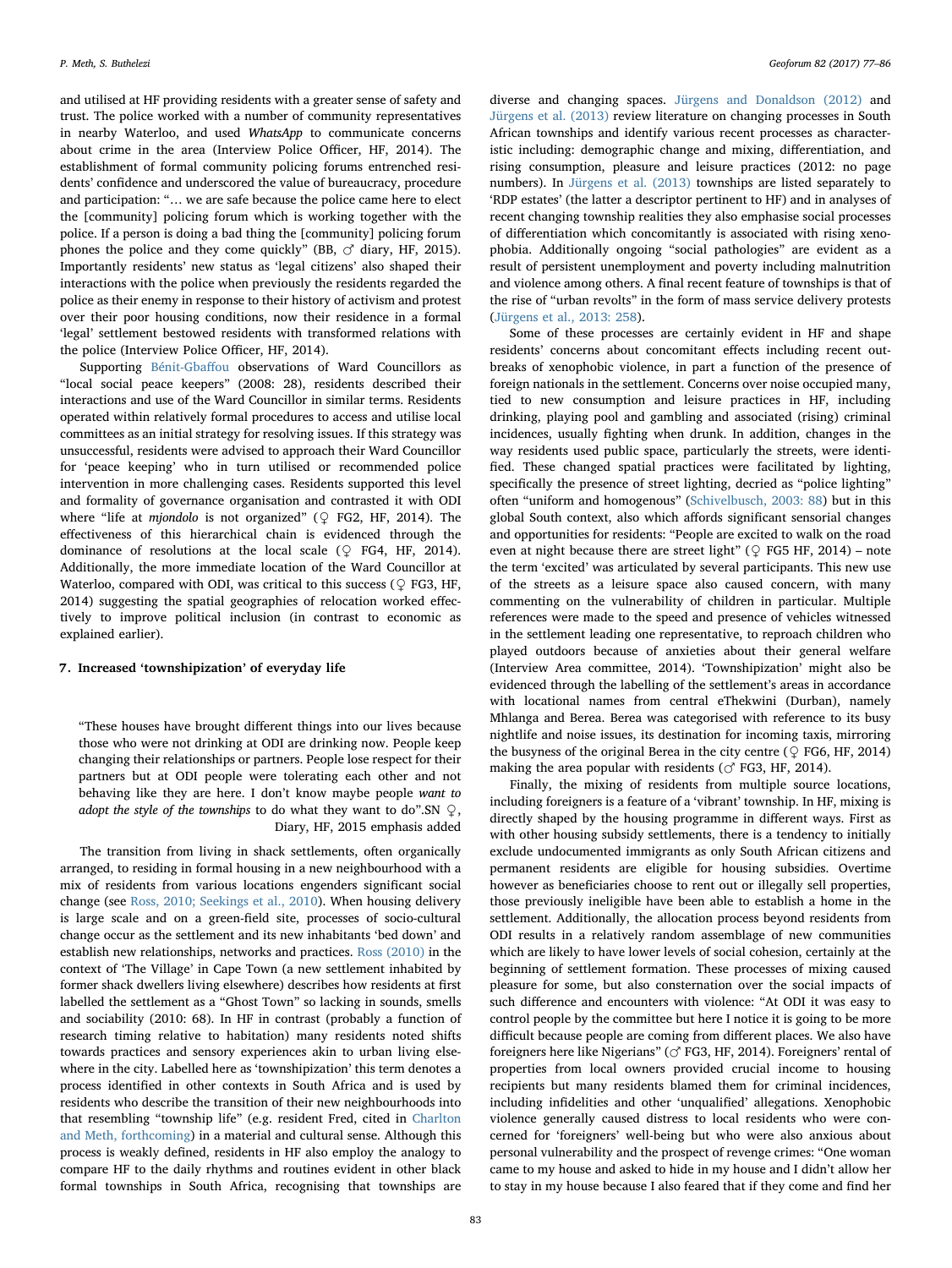in my house they will also kill me with my child" (AS  $\Diamond$ , Diary, HF 2015).

As indicated above, concerns about the noise levels at HF related to the presence of electricity within properties, and street lighting which fostered greater use of street space as a leisure space through the night as well as the opportunity to play music throughout the day and night from homes (Q FG6, HF, 2014). The presence of light through electrification was charged with influencing levels of fighting, as "people are not sleeping and are drinking until the morning because it is light" (LN  $\circ$ <sup>7</sup>, Diary, HF, 2015). Noise negatively impacted on families and also those who had to get up and go to work the following morning (BB  $\circ$ ). Diary, HF, 2015). The association of "incivility and crime" within urban spaces at night (and the subsequent policing and control of such practices) ([Crawford and Flint, 2009: 405](#page-8-28)–406) is a common attribute of cities (albeit with varying features), whereby "the night-time economy constitutes a place in which disorder is an essential by-product of a brand of alcohol-infused consumption" ([Crawford and](#page-8-28) [Flint, 2009: 407\)](#page-8-28). This issue of alcohol consumption is returned to below.

## 7.1. Snooker, gambling and fast cars

Perhaps symptomatic of township life, men in particular identified snooker and gambling as two positive additions to their leisure experiences claiming they helped keep people out of trouble, through reducing levels of boredom. Male residents expressed real delight and gratitude over the introduction of snooker to their settlement by fellow entrepreneurial male residents and also identified how such leisure practices fostered engagement with other members of the community explaining "Everybody goes there and it is always full" (MG  $\sigma$ , Diary, HF, 2015) These new leisure practices brought danger however with allegations of force and violence identified in relation to gambling  $(Q)$ FG6, HF, 2014). The issue of fast cars identified above, indicative of rising consumption, was also a persistent complaint, with some identifying foreigners as rogue drivers. Many residents called for the introduction of speed bumps into the settlement's roads in order to manage speeding. This concern and proposition is indicative of formalisation, hitherto impractical at ODI where roads were unsurfaced, but also unnecessary at ODI, since the informal settlement lacked many roads navigable by vehicles.

#### 7.2. Rising sales, use and abuse of alcohol

As discussed above, the noise made by residents was frequently linked to drinking habits and fighting. The location of the large Spar supermarket at the top of the settlement, in very close proximity to much of the housing, and its sale of relatively cheap alcohol until 8pm was noted as central to the rise in drinking habits and the ease of accessing alcohol. In addition, residents' new-found possession of refrigerators facilitated cool storage ( $\circ$  FG3, HF, 2014). Drinking increased over the weekends and also at month end, after salaries were paid: "It is difficult to sleep while people are fighting on the road, singing, walking up and down the road and making a noise" (JB  $\varphi$ , Diary, HF, 2015) Residents claimed peace and quiet was only obtain-able through police intervention. Various shebeens<sup>[4](#page-7-0)</sup> and houses selling alcohol (many which have no closing times) have opened up in HF, selling alcohol purchased from the Spar allowing what was perceived as higher rates of alcohol consumption than previously experienced at ODI (♀ FG5, HF, 2014). Such rising trends in the illegal sale of alcohol directly parallel findings in Cape Town [\(Brown-Luthango, 2016; Brown-](#page-8-14)[Luthango et al., 2016\)](#page-8-14). The practice of drinking alcohol facilitated social mixing, a process central to an idea of 'townshipization' and which fosters the merging of residents from differing backgrounds

viewed as a positive outcome by some residents: "… people are excited and we are mixing with different people from Inanda, Ntuzuma [Mlazi] and Phoenix. If you can come here on a Friday you will see what is happening. Girls and boys are the same" ( $\circ$  FG3, HF, 2014).

High alcohol consumption was confirmed by the local police department who explained that it wasn't homemade beer being sold but rather 'Castle Lager', and spirits such as cane being sold. Police responded to these illegal shebeens by searching for and charging such practices with a view to their closure, on an average of around 5 to 6 per month (Interview Police Officer, HF, 2014). Links between violence and alcohol consumption were argued, by the police and community representatives to be significant: "The only thing which will destroy this area is alcohol because [consumption] is very high" (Interview CPF, HF, 2014). These concerns included impacts on domestic violence where 80% of incidents were seen by the police as tied to alcohol (Interview Police Officer, HF, 2014). Alcohol was only part of the story however, with the Community Policing Forum's statement below suggesting that additionally residents emanating from ODI were fundamentally violent (supporting evidence above about residents from ODI suffering and engaging in extreme violence historically) but locating this violence as integral to informal living:

"The men were fighting and they stabbed each other because of alcohol. The people who are coming from Ocean Drive In are so violent … Last week again people were stabbing each other at Platform  $8.5$  $8.5$  What causes all of this are the people who are selling alcohol. The people who are coming from informal settlement are still behaving like as if they are still living in the shacks".Interview CPF, HF, 2014

Comparatively speaking however, HF was considered to be generally peaceful and complaints about assaults for example occurred mainly over the weekend when people drank more. The police claimed that people were more receptive to being policed now they were living in HF (Interview with Police Officer, HF, 2014). Drinking and fighting is also place and time specific within HF, with some residents claiming to not witness fighting and aggression between drunk individuals (FG1, HF). Finally the abuse of alcohol and drugs was justified as a solution to boredom, itself a likely function of poverty, unemployment and the lack of alternative leisure facilities, and educational facilities in the settlement as the extract from TN illustrates:

"The level of using drugs here is increasing … Even people who were not drinking at ODI are drinking here now… I am saying that because I'm the one of those who was not drinking but now I am drinking … I noticed that my life is not moving forward because whatever I get I spend on drinking alcohol. … For me if I'm drunk I always want to fight with someone. I do not like this behaviour but I'm trying to change…. The youth are bored, that is why they are drinking too much. Nothing keeps the youth busy".TN  $\circlearrowleft$ , Diary HF, 2015

## 8. Conclusions

<span id="page-7-1"></span>Using the lens of Southern Criminology (after [Carrington et al.,](#page-8-0) [2015\)](#page-8-0) this paper has analysed the changes in experiences of safety, crime, violence, everyday incivility and some governance practices as residents have moved from an informal settlement to one consisting of new state-subsidised formal housing. The resultant trends are complex and at times contradictory and also spatially and temporally specific, with the context of urban transformation in post-apartheid South Africa key to the interpretation of such findings. The new housing brings significant benefits to residents in terms of privacy, security and day-today safety of living in formal housing, supporting elements of CPTED

<span id="page-7-0"></span>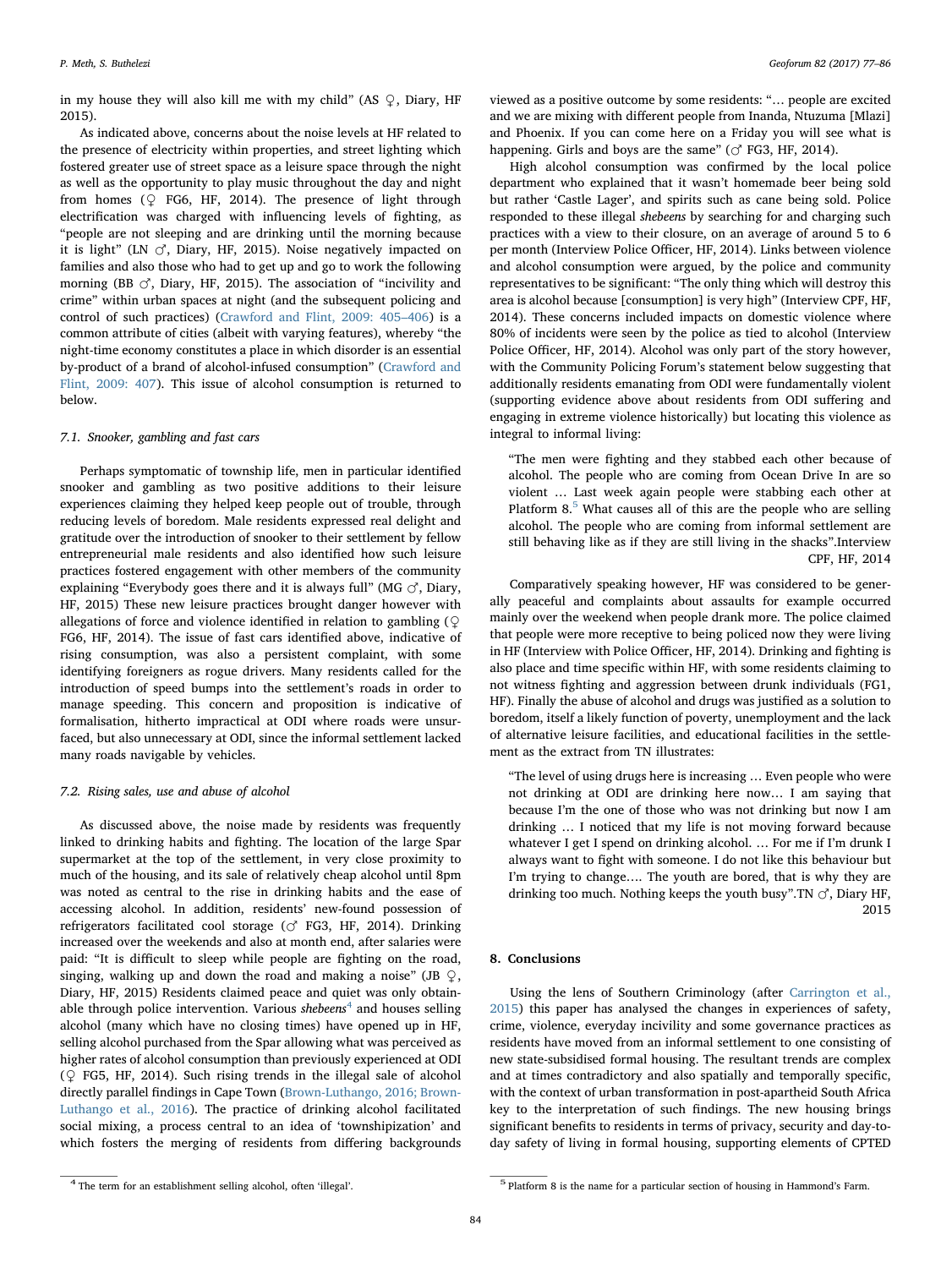principles of design employed to reduce crime, but recognising sociopolitical practices remain key [\(Cozens et al., 2005](#page-8-8)). Clearly shifts away from the 'hyper-permeability' ([Meth, 2016](#page-8-10)) of slum housing is significant but not a sole guarantor of safety, but this hyper-permeability is a critical feature of Southern Criminology and sets apart the particular vulnerabilities of residents living in such material and political conditions. Recognising the context of a history of dispossession which has fostered racism, exclusion and discrimination, shifting political landscapes (along with the criminal justice system) and their relationship to experiences of crime is central to understanding residents' attitudes and responses to governance mechanisms. Hence, at times residents embrace the reach and power of the state, at multiple scales, to provide security and protection. This included a desire to support the bureaucracy and formalities of policing alongside their willingness to engage in formal participatory structures at the local scale. Their 'tentative' willing is tied to their histories of exclusion and their adversarial engagements with the state when living informally. This reveals the potential embedded in the varied and often positive role of governance institutions in mediating safety. Finally, the 'townshipization' of the settlement brings with it a host of material and socio-cultural changes, namely electrification, community mixing, including with 'foreigners', alcohol consumption, fighting and other leisure pursuits. In contexts of high unemployment and blatant boredom, particularly for younger residents, these tie directly to experiences of crime and everyday incivility coupled with ongoing processes of urban consolidation and neighbourhood change. Fears of future vulnerability underscore the temporal nature of neighbourhood change and perceptions of crime, again a feature of rapidly transforming urban spaces typical of many cities in the global South. In this regard the findings at HF mirror those identified by [Brown-Luthango et al. \(2016\)](#page-8-9) although this case is distinct in its experience of relocation rather than in situ upgrading. Furthermore, this work supports the challenges of new peripherally-located housing identified by other authors ([Cross, 2013; Tissington, 2011,](#page-8-29) etc.) but in fact residents here were housed closer to the city's economic heartland, but paradoxically their employment opportunities were worsened, for very contextually-specific reasons tied to particular historically-informed geographies of racial settlement (Indian, white and African locations), dominant private sector land ownership and development, and poor transport connections which limit opportunities to climb out of poverty. Reducing inequality and poverty are critical to maximise the housing asset in ways which could be cumulatively beneficial for men and women including in terms of safety. In short, crime can be reduced through the provision of state-subsidised housing for former shack dwellers, but such gains are temporary and explicitly connected to and dependent upon wider economic trends which can work to entrench and worsen some of the challenge of such cities in a "Southern" context which mark crime and governance in such particular ways.

#### Acknowledgements

The research discussed in this paper was funded by the British Academy, reference SG133010, the authors' gratefully acknowledge this funding. The authors are appreciative of the very constructive comments on earlier versions of this paper from Ryan Powell, anonymous reviewers and the Editor and advice from Rowland Atkinson, but take full responsibility for all arguments herein. We are also very grateful to the residents of Hammond's Farm for sharing their experiences with us through this project.

#### References

- <span id="page-8-7"></span>[Armitage, R., 2006. Predicting and preventing: developing a risk assessment mechanism](http://refhub.elsevier.com/S0016-7185(17)30074-X/h0005) [for residential housing. Crime Prevent. Community Safety: Int. J. 8, 137](http://refhub.elsevier.com/S0016-7185(17)30074-X/h0005)–149. Armitage, R., 2013. Crime Prevention through Housing Design: Policy and Practice.
- Palgrave Macmillan Ltd.
- <span id="page-8-25"></span>Bénit-Gbaffou C., 2008. "Are practices of local participation sidelining the institutional participatory channels? Reflections from Johannesburg", Transformation, Special Issue on South African Local Government, vol. 66/67, pp. 1–33.
- <span id="page-8-22"></span>Braathen, E., Dupont, V., Jordhus-Lier, D., Sutherland, C., Escalante Estrada, C., Aasen, B., 2014. Analysing Policies and Politics to Address Upgrading of Sub-standard Settlements in Metropolitan Areas Cases from Brazil, India, Peru and South Africa, Chance2Sustain Work Package 3 Thematic Report.
- <span id="page-8-3"></span>[Breetzke, G.D., 2012. Understanding the magnitude and extent of crime in post-apartheid](http://refhub.elsevier.com/S0016-7185(17)30074-X/h0025) [South Africa. Social Ident. 18 \(3\), 299](http://refhub.elsevier.com/S0016-7185(17)30074-X/h0025)–315.
- <span id="page-8-14"></span>[Brown-Luthango, M., 2016. Collective \(in\)e](http://refhub.elsevier.com/S0016-7185(17)30074-X/h0030)fficacy, substance abuse and violence in "Freedom Park," [Cape Town. J. Housing Built Environ. 31 \(1\), 123](http://refhub.elsevier.com/S0016-7185(17)30074-X/h0030)–140.
- <span id="page-8-9"></span>Brown-Luthango, M., Reyes, E., Gubevu, M., 2016. Informal settlement upgrading and safety: experiences from Cape Town, South Africa. J. Housing Built Environ. 1–23. [http://dx.doi.org/10.1007/s10901-016-9523-4.](http://dx.doi.org/10.1007/s10901-016-9523-4)
- <span id="page-8-0"></span>Carrington, K., Hogg, R., Sozzo, M., 2015. Southern Criminology, British J. Criminol., Advanced Access published August 20, 2015, doi:[http://dx.doi.org/10.1093/bjc/](doi:10.1093/bjc/azv083) [azv083.](doi:10.1093/bjc/azv083)
- <span id="page-8-19"></span>[Charlton, S., 2004. An Overview of the Housing Policy and Debates, Particularly in](http://refhub.elsevier.com/S0016-7185(17)30074-X/h0045) [Relation to Women \(or Vulnerable Groupings\). Research Report Written for the](http://refhub.elsevier.com/S0016-7185(17)30074-X/h0045) [Centre for the Study of Violence and Reconciliation. CSVR, Johannesburg.](http://refhub.elsevier.com/S0016-7185(17)30074-X/h0045)
- Charlton, S., 2013. State ambitions and peoples' practices: An exploration of RDP housing in Johannesburg, Unpublished PhD Thesis. Department of Town and Regional Planning, University of Sheffield.
- [Charlton, S., Kihato, C., 2006. Reaching the poor: an analysis of the in](http://refhub.elsevier.com/S0016-7185(17)30074-X/h0055)fluences on the evolution of South Africa'[s housing programme. In: Pillay, Udesh \(Ed.\), Democracy](http://refhub.elsevier.com/S0016-7185(17)30074-X/h0055) [and Delivery: Urban Policy in South Africa. HSRC Press, Cape Town](http://refhub.elsevier.com/S0016-7185(17)30074-X/h0055).
- <span id="page-8-20"></span>Charlton, S., Meth, P., 2017. Lived experiences of state housing in South Africa's cities: Johannesburg and Durban, Transformation, awaiting proofs 93, (forthcoming).
- <span id="page-8-1"></span>[Connell, R., 2007. Southern Theory: Social Science and the Global Dynamics of](http://refhub.elsevier.com/S0016-7185(17)30074-X/h0065) [Knowledge. Polity Press, Cambridge, UK.](http://refhub.elsevier.com/S0016-7185(17)30074-X/h0065)
- <span id="page-8-24"></span>[Cooper-Knock, S.J., Owen, O., 2015. Between vigilantism and bureaucracy: improving](http://refhub.elsevier.com/S0016-7185(17)30074-X/h0070) [our understanding of police work in Nigeria and South Africa. Theor. Criminol. 19](http://refhub.elsevier.com/S0016-7185(17)30074-X/h0070) [\(3\), 355](http://refhub.elsevier.com/S0016-7185(17)30074-X/h0070)–375.
- <span id="page-8-8"></span>[Cozens, P., Saville, G., Hillier, D., 2005. Crime prevention through environmental design](http://refhub.elsevier.com/S0016-7185(17)30074-X/h0075) [\(CPTED\): a review and modern bibliography. Property Manage. 23, 328](http://refhub.elsevier.com/S0016-7185(17)30074-X/h0075)–356.
- <span id="page-8-6"></span>[Cozens, P., Hillier, D., Prescott, G., 2001. Crime and the design of residential property](http://refhub.elsevier.com/S0016-7185(17)30074-X/h0080) – exploring the theoretical background – [Part 1. Property Manage. 19 \(2\), 136](http://refhub.elsevier.com/S0016-7185(17)30074-X/h0080)–164.
- <span id="page-8-28"></span>[Crawford, A., Flint, J., 2009. Urban safety, anti-social behaviour and the night-time](http://refhub.elsevier.com/S0016-7185(17)30074-X/h0085) [economy. Criminol. Criminal Justice 9 \(4\), 403](http://refhub.elsevier.com/S0016-7185(17)30074-X/h0085)–413.
- <span id="page-8-29"></span>Cross, C., 2013. Delivering human settlements as an anti-poverty strategy: spatial paradigms. In: Pillay, U., Nyamnjoh, F., Hagg, G., Jansen, J. (Eds.), State of the Nation: South Africa: 2012–2013, Pretoria, HSRC, pp. 239–272.
- [De Souza, Elenice, Miller, Joel, 2012. Homicide in the Brazilian Favela: does opportunity](http://refhub.elsevier.com/S0016-7185(17)30074-X/h0095) [make the killer? Br. J. Criminol. 52, 786](http://refhub.elsevier.com/S0016-7185(17)30074-X/h0095)–807.
- <span id="page-8-2"></span>CSVR (Centre for the Study of Violence and Reconciliation), 2008. Adding Injury to Insult: How Exclusion and Inequality Drive South Africa's Problem of Violence. Johannesburg: Centre for the Study of Violence and Reconciliation. < [http://www.](http://www.csvr.org.za/) csvr.org.za/index.php?option1/4com\_contentview1/4articleid1/42454%3Aadding[injury-to-insult-how-exclusion-andinequality-drive-south-africas-problem-of](http://www.csvr.org.za/)[violenceItemid¼2](http://www.csvr.org.za/) > (accessed 12 Feb 2016).
- <span id="page-8-15"></span>DHS, 2016. Annual Report, 2015/2016, Department of Human Settlements, Republic of South Africa, < [http://www.dhs.gov.za/sites/default/](http://www.dhs.gov.za/sites/default/files/annual_reports/AR_15-16_WEB.pdf)files/annual\_reports/AR\_15- [16\\_WEB.pdf](http://www.dhs.gov.za/sites/default/files/annual_reports/AR_15-16_WEB.pdf) > , Page 20 (accessed 6 October 2016).
- <span id="page-8-21"></span>eThekwini Municipality, 2013/2014. Integrated Development Plan, 5 Year Plan: 2012/13 to 2016/17, eThekwini Municipality, South Africa, 1–382.
- <span id="page-8-17"></span>[Gunter, A., 2013. Creating co-sovereigns through the provision of low cost housing: the](http://refhub.elsevier.com/S0016-7185(17)30074-X/h0115) [case of Johannesburg, South Africa. Habitat Int. 39, 278](http://refhub.elsevier.com/S0016-7185(17)30074-X/h0115)–283.
- <span id="page-8-18"></span>[Huchzermeyer, Marie., 2001. Housing for the poor? Negotiated housing policy in South](http://refhub.elsevier.com/S0016-7185(17)30074-X/h0120) [Africa. Habitat Int. 25, 303](http://refhub.elsevier.com/S0016-7185(17)30074-X/h0120)–331.
- <span id="page-8-5"></span>Jeff[rey, C.R., 1971. Crime Prevention Through Environmental Design. Sage Publications,](http://refhub.elsevier.com/S0016-7185(17)30074-X/h0125) [Beverley Hills, California.](http://refhub.elsevier.com/S0016-7185(17)30074-X/h0125)
- <span id="page-8-26"></span>Jürgens, U., Donaldson, R., 2012. A review of literature on transformation processes in South African Townships. Urban Forum. [http://dx.doi.org/10.1007/s12132-012-](http://dx.doi.org/10.1007/s12132-012-9149-x) [9149-x](http://dx.doi.org/10.1007/s12132-012-9149-x).
- <span id="page-8-27"></span>[Jürgens, U., Donaldson, R., Rule, S., Bähr, J., 2013. Townships in South African cities](http://refhub.elsevier.com/S0016-7185(17)30074-X/h0135)  [literature review and research perspectives. Habitat Int. 39, 256](http://refhub.elsevier.com/S0016-7185(17)30074-X/h0135)–260.
- <span id="page-8-4"></span>[Kirk, D.S., Laub, J.H., 2010. Neighborhood Change and Crime in the Modern Metropolis.](http://refhub.elsevier.com/S0016-7185(17)30074-X/h9000) [Crime & Just. 39 \(1\), 441](http://refhub.elsevier.com/S0016-7185(17)30074-X/h9000)–502.
- <span id="page-8-12"></span>[Kruger, T., Landman, K., 2008. Crime and the physical environment in South Africa:](http://refhub.elsevier.com/S0016-7185(17)30074-X/h0145) [contextualizing international crime prevention experiences. Built Environ. 34 \(1\),](http://refhub.elsevier.com/S0016-7185(17)30074-X/h0145) 75–[87 Crime in the City.](http://refhub.elsevier.com/S0016-7185(17)30074-X/h0145)
- <span id="page-8-11"></span>[Landman, K., Liebermann, S., 2005. Planning against crime: preventing crime with people](http://refhub.elsevier.com/S0016-7185(17)30074-X/h0150) [not barriers. SA Crime Quart. 11, 21](http://refhub.elsevier.com/S0016-7185(17)30074-X/h0150)–26.
- <span id="page-8-13"></span>Landman, K., Kruger, T., 2009. Facilitating the implementation of a CPTED (Crime Prevention through Environmental Design) Programme in eThekwini, Prepared for The eThekwini Municipality Area Based Management and Development Programme, Prepared by CSIR Built Environment, CSIR Report No: CSIR/BE/PSS/ER/2008/ 0010/B.
- <span id="page-8-16"></span>Marais, L., 2015. Synthesis evaluation of whether the provision of state subsidised housing addressed asset poverty for households and local municipalities. Full report. October 2015.

<span id="page-8-23"></span>[Meth, P., 2015. The gendered contradictions in South Africa](http://refhub.elsevier.com/S0016-7185(17)30074-X/h0165)'s state housing: [accumulation alongside erosion of assets through housing. In: Moser, C. \(Ed.\),](http://refhub.elsevier.com/S0016-7185(17)30074-X/h0165) [Gender, Asset Accumulation and Just Cities. Routledge, London, pp. 100](http://refhub.elsevier.com/S0016-7185(17)30074-X/h0165)–116.

<span id="page-8-10"></span>Meth, P., 2016. Informal housing, gender, crime and violence: the role of design. Br. J. Criminol. [http://dx.doi.org/10.1093/bjc/azv125, pp 1-20.](http://dx.doi.org/10.1093/bjc/azv125, pp 1-20)